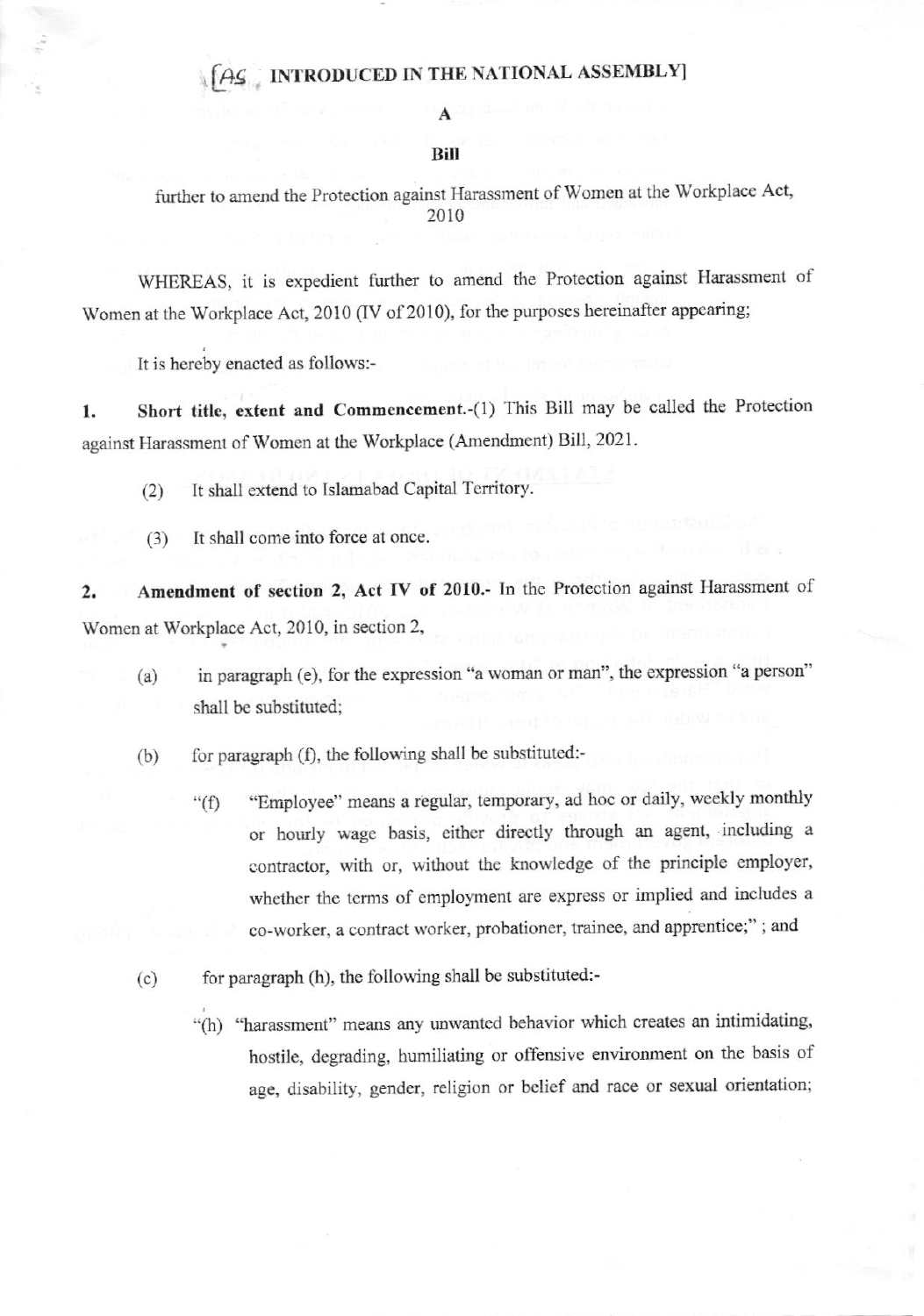unwanted behavior may include spoken or written words or comments or jokes or abuse; physical gestures or facial expressions; offensive emails, tweets or comments on social networking sites; gazing or gossiping; images, videos, drawing and graffiti; and "sexual harassment" means any unwanted and unwelcome sexual advance, requests for sexual favors or other verbal or written communication or physical conduct of a sexual nature or sexual demanding attitudes or sexually colored remarks or forcibly showing or discussing pornography or voyeurism or stalking, causing interference with work performance, or the attempt to punish the complainant for refusal to comply to such a request or is made a condition of employment; shall be substituted;".

### **STATEMENT OF OBJECTS AND REASONS**

The Constitution of Pakistan, recognizes the right to dignity of a person. This law is based on the principles of equal opportunity for all citizens and their right to earn livelihood without the fear of discrimination. The Protection Against Harassment of Women at Workplace Act, 2010 is also in line with Pakistan's commitment to international labor standards and empowerment of women. However, in definition of "Harassment", there is lack of clarity in the scope of word "Harassment". This amendment Act seeks to remove the said ambiguity and to widen the scope of term "Harassment",

This amendment also seeks to widen scope and to include transgender persons, so that the law may apply indiscriminately to all citizens employed. This amendment Act strives to provide protection to the women employed in different government and private sector organizations.

M5, Shahida Rehmani Member National Assembly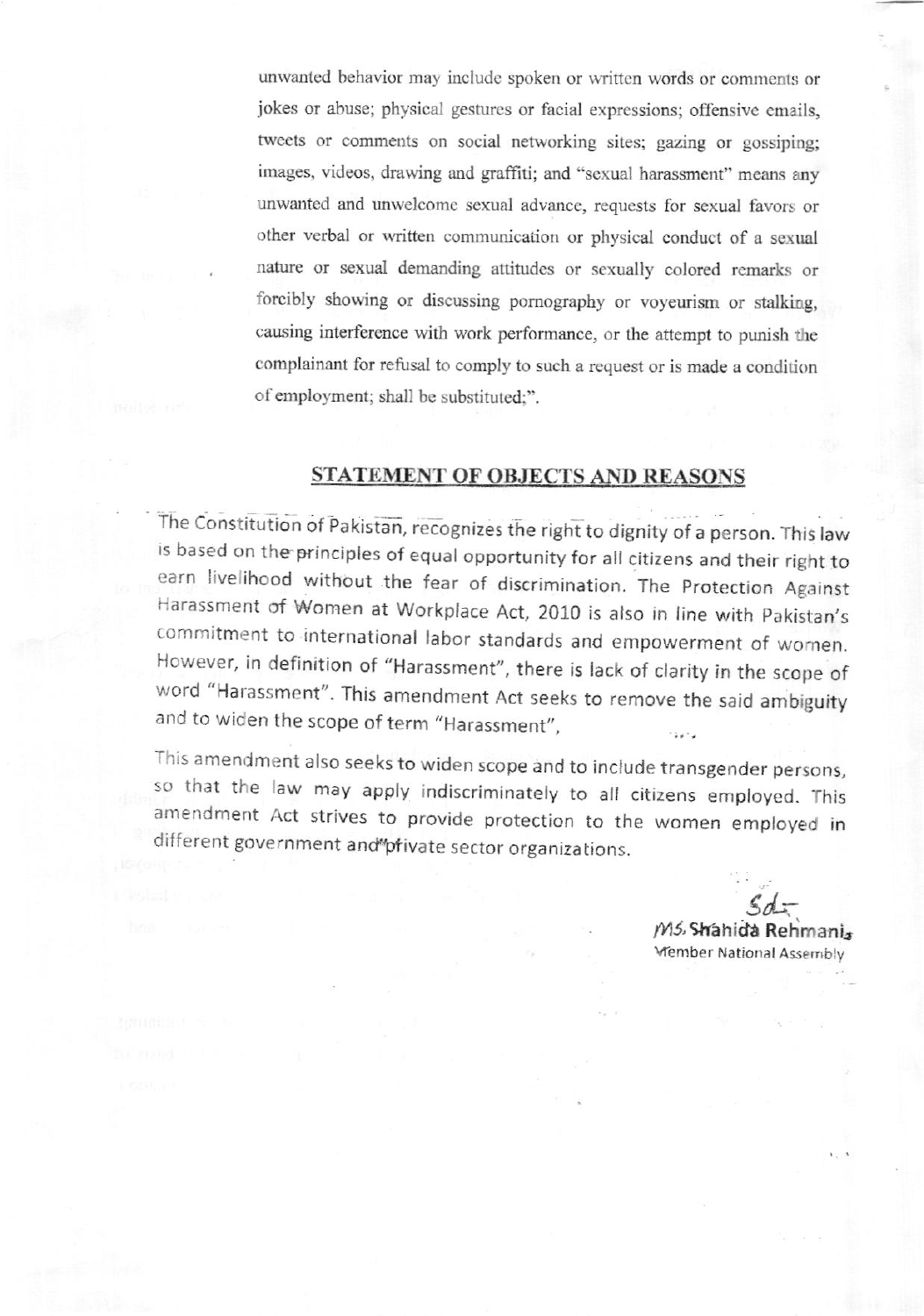# [قومی،سمبلی میں پیش کر حیدے صورت صدح آ

مقام کار پرخواتین کوہر اسال کرنے سے تحفظ فراہم کرنے کاایکٹ، ۲۰۱۰ء میں مزید تر میم کرنے کا

چونکہ یہ قرین مصلحت ہے کہ بعد ازیں ظاہر ہونے والی اغراض کے لئے مقام کار پر خواتین کو ہر اساں کرنے سے تحفظ فراہم کرنے کے ايكث، ٢٠١٠، (نمبر ٢٢بيت ٢٠١٩) ميل مزيد ترميم كى جائے؛

بذريعه ہذاحسب ذيل قانون وضع كياجاتا ہے:۔

مختصر عنوان و آغاز نفاذ: (۱) بل ہذا مقام کار پر خواتین کو ہر اساں کرنے سے تحفظ فراہم کرنے کا(ترمیمی) بل،۲۰۲۱ء کے نام سے موسوم ہو گا۔

(۲) \_\_\_ به في الفور نافذ العمل ہو گا۔

۲\_\_\_ ایکٹ نمبر ۴ بابت ۲۰۱۰ <sub>۴</sub>۰۰وفعہ ۲ کی ترمیم: مقام کار پر خواتین کوہر اسال کرنے سے تحفظ فراہم کرنے کے ایکٹ، ۲۰۱۰ء کی د فعه ۲ میں

(الف) ذيلي د فعه (ه) ميں،الفاظ "مطلب ايک عورت يام د" کی بجائے الفاظ "مطلب ايک فحض'' تيديل کر دیئے جائيں گے۔

(ب) ذیلی دفعہ (ح) میں،لفظ"ہراساں"کا مطلب ہے ناپسندیدہ جنسی پیش قد می، جنسی خواہش پورا کرنے کے لئے التجایا دیگر زبانی یاتحریری پیغام یا جنسی نوعیت کا جسسانی روپه یا جنسی مطالبات کے روپے،جو کام کی ادائیگی میں مداخلت کاسبب بنیاہو یاخوف پیدا کرنا،عناد یاجرم کے سائے تلے کام کاماحول پیدا کرے،پالیں درخواست کو پوراکرنے سے انکار پر شکایت کنندہ کو سزاد پنے کی کوشش کرنا یااسے روز گارکے لئے شر ط بنانا؛

اول۔ " ہراسگی" کا مطلب ہے عمر، معذوری، صنف، مذہب یاعقیدہ اور نسل یا جنسی مستشرقیت پر مبنی کوئی ناپسندیدہ رو ہہ ہے جس سے خوف، عناد ، تومین ذلت آمیز یا جرم زدہ ماحول پید اہو تاہو۔

(دوم) «جنسي ہراسگي" سے مر اد کوئي ناگوار اور ناپسنديدہ جنسي پيشر فت، جنسي تعلقات کي استدعا يا ديگر زباني يا تحرير ي پيغام رساني يا جنسی نوعیت کا جسمانی روپہ یا جنسی خواہشات والے روپے یا جنسی تاثراتی کلمات یازبر دستی فخش مواد د کھانا یا بحث کرنا یاشہوت نظری یا